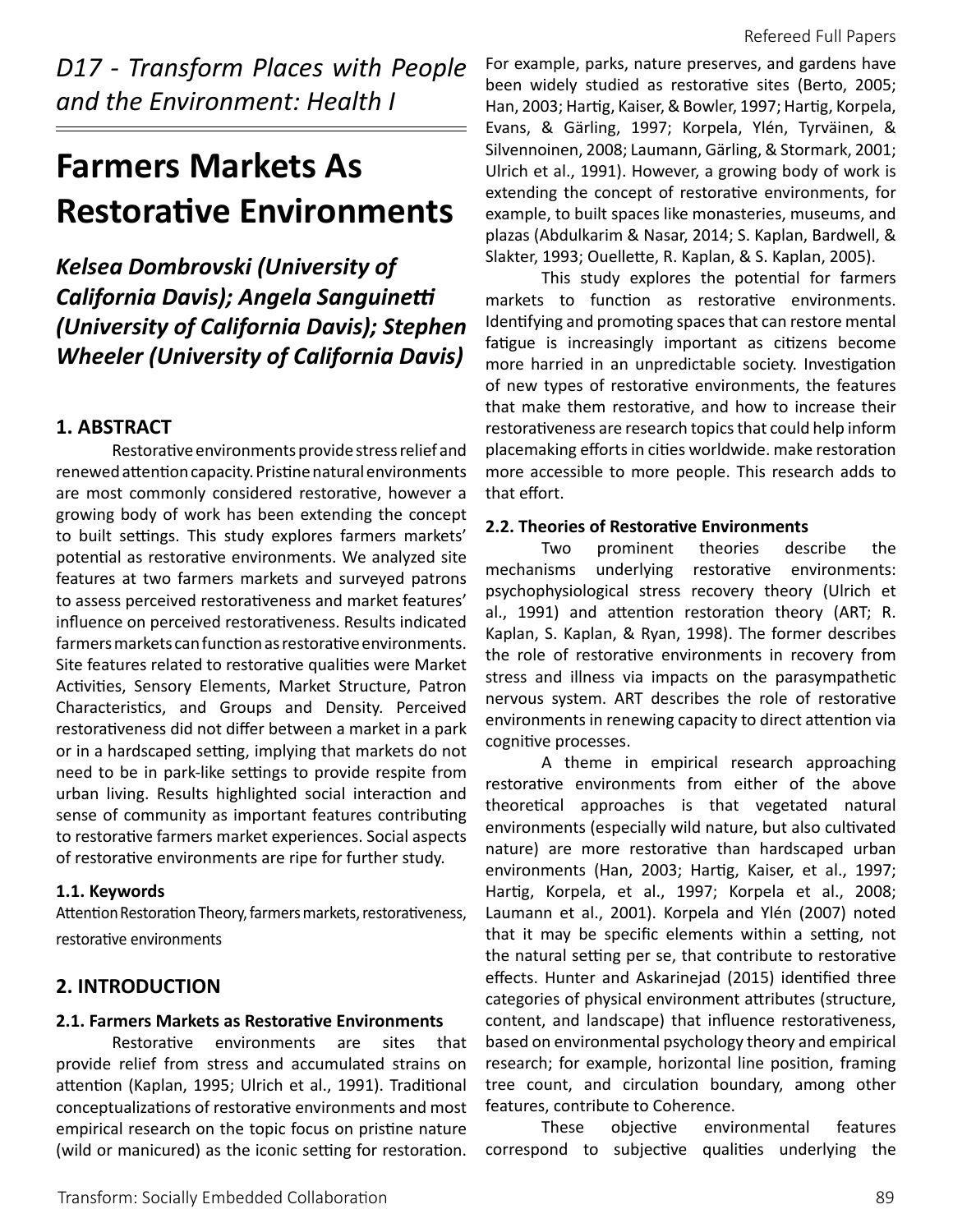restorative experience. ART specifies four such qualities: Being Away, Fascination, Extent, and Compatibility (R. Kaplan, S. Kaplan, & Ryan, 1998; S. Kaplan, 1995). Being Away refers to physical or mental distance from daily stressors. Extent refers to the range of the site and the degree to which components of the environment make sense together (sometimes called out as a related aspect called Coherence, and containing the concept of Legibility, or the extent to which the environment is understandable and interpretable; Hartig, 1997b). Compatibility refers to the degree to which the environment matches the user's needs. Fascination, or Soft Fascination, gives people the opportunity to focus their attention with little effort, allowing their mind to wander and relax.

#### **2.3. Restorative Built Settings**

Objective environmental attributes and subjective restorativeness qualities can apply to built settings as well as natural ones, but relatively few studies have considered built settings as restorative environments. Built settings that have been studied as potential restorative environments include museums (S. Kaplan et al., 1993), monasteries (Ouellette et al., 2005), and public plazas (Abdulkarim & Nasar, 2014). For example, Abdulkarim and Nasar (2014) explored perceived restorativeness of a public plaza in relation to three of William Whyte's (1980) elements of successful urban spaces: seating, food, and a triangulating feature promoting interaction between passersby (e.g., a sculpture). Presence of a triangulating feature or a triangulating feature and seating were associated with greater perceived restorativeness.

Kaplan et al. (1993) studied museum visitors. They found that individuals who had little experience with museums felt restored after visiting the space, but not as restored as those more familiar with museums. This suggests that the restoration benefit of some settings, perhaps built settings in particular, may require experience with the setting.

Ouellette et al. (2005) surveyed over 500 retreat attendees at a Benedictine monastery. Attendees' motivations mapped onto ART's four perceived qualities of restorative environments. However, an additional factor, spirituality, was also apparent.

Similarly, Runnerstrom (2008) suggested selfactualization via experiences in symbolic environments as another path to restoration in built settings. Altaher and Runnerstrom (2018) also connected restoration to the positive psychology concept of flow, which involves participating in an engaging activity (e.g., sports, socializing, art; Csikszentmihalyi, 1990). Most respondents in their study, which examined the practices and environments sought out by college students during stressful times, indicated that they pursued restoration by participating in a leisure activity in a built environment - most often being with friends - even though there were natural areas nearby. During such social and leisure activities, attention is diverted from daily demands and stressors.

Other studies have highlighted the role of activities in restoration, particularly in urban settings. For example, Laumann et al. (2001) found that the ART quality of Fascination in urban settings pertained more to the activities occurring rather than physical characteristics of the environment, as was the case in more natural settings they studied. Scopelliti and Giuliani (2004) found that socializing, especially for middle-aged adults (mean age 42) more than young adults (mean age 28) or older retired adults (mean age 68), was an important component of a restorative environment.

The role of social components in perceived restoration has been found by other researchers as well, despite the lack of a specific social component in the original conception of ART. Peschardt and Stigsdotter (2013) defined and then assessed human-perceived dimensions of environments. They found that the 'social' perceived sensory dimension (PSD) was significantly associated with the perceived restorativeness among average urban greenspace users, with more stressed users finding the 'nature' PSD to be very important. The authors advocate for the use of their findings in design and creation of new urban greenspaces, which could easily include farmers markets.

Thus, the subjective qualities of restorative environments may differ or manifest differently in built settings compared to natural settings, and more research is needed to expand theories of restoration to be inclusive of these experiences. The role of spirituality (Ouellette et al., 2005), self-actualization (Runnerstrom, 2008), and flow (Altaher & Runnerstrom, 2018) in restoration via built settings seem related to the concepts of awe and transcendence as discussed in the context of experiences in wild natural environments (Davis & Gatersleben, 2013), which have also not been clearly tied to the dominant theories of restorative environments. Psychophysiological stress recovery theory focuses on the body, ART on the "mind", and perhaps a third level is needed describing higher-level restoration of the "spirit".

Another possibly complementary theory is that of connectedness to nature (Mayer & Frantz, 2004) and to others/community (Aron, Aron, & Smollan, 1992). Connectedness to nature may be a path to restoration in natural settings, whereas built settings that enable socializing and more complex experiences like selfactualization and flow could lead to restoration through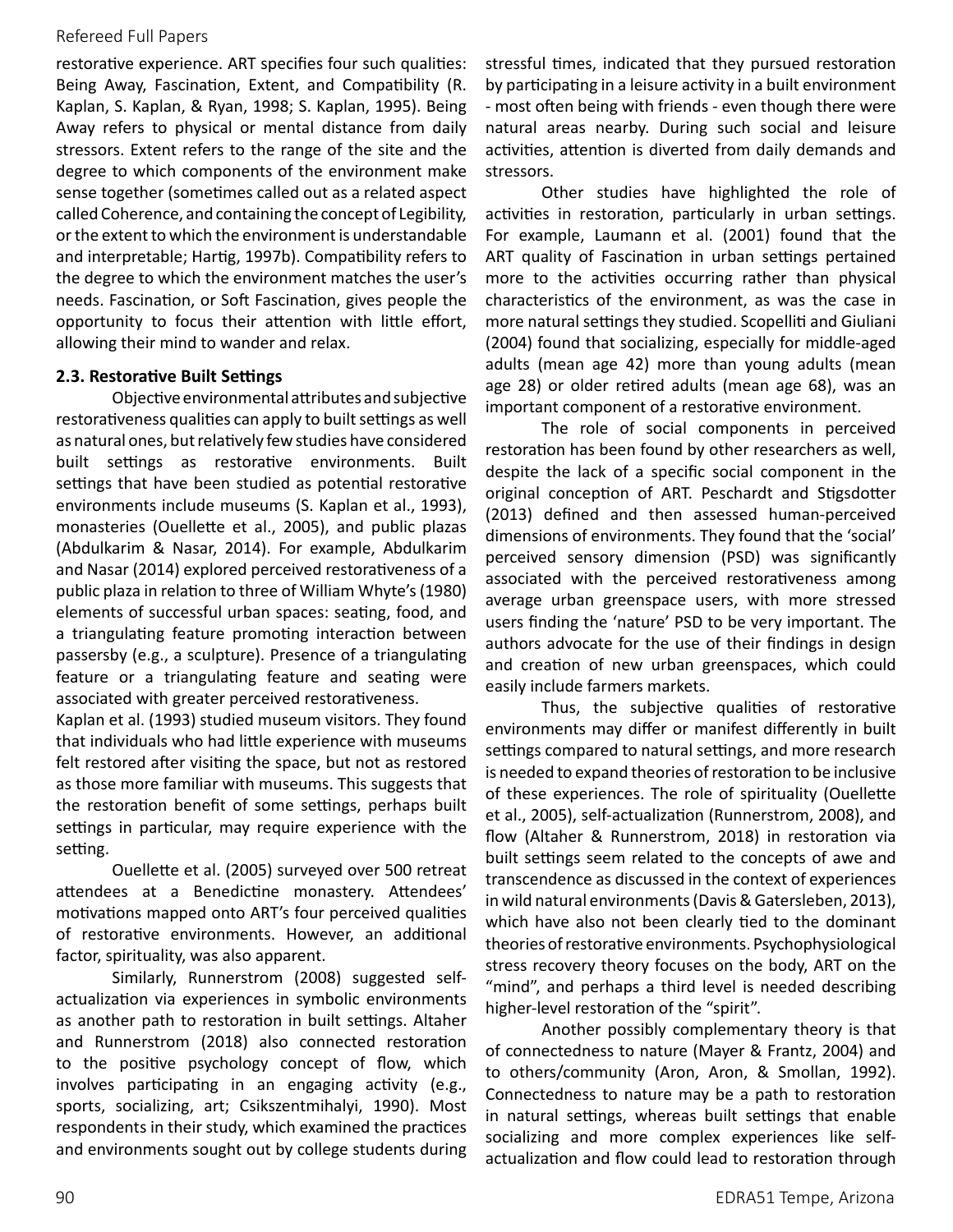social connectedness, with oneself or community. This theory is particularly relevant to the current research, which explores the potential for farmers markets, urban settings with lots of social opportunities, to function as restorative environments.

#### **2.4. Restorative Potential of Farmers Markets**

While the restorative potential of farmers markets has not been previously studied, other research on farmers markets has relevant implications. For example, markets may often provide a sense of Being Away, per ART. Although markets are typically located in the neighborhoods they serve (Brown, 2002), patrons' familiarity with the market sites' use when the market is not occurring (such as streets or parking lots) may heighten the sense of Being Away. Temporary spaces like this are called urban ephemera (Colomb, 2013; Schuster, 2001).

Farmers markets may also provide Soft Fascination via rich sensory experiences, such as colors, odors, sights, smells, and, sounds. Ng (2003) and Sommer (1980) discuss international differences in farmers markets' sensory stimuli. Smithers and Joseph (2009) argue that patrons use such sensory factors plus localness of producers to determine authenticity of markets.

ART qualities of Extent may be supported by the open-air setting of most farmers markets, creating a connection to the local natural environment as the source of the produce being sold (Ng, 2003). Further emphasizing this connection is the fact that market booths and overall layout are influenced by "the scale and requirements of the pickup truck" (Sommer, 1980, 15; Stephenson, 2008). This also relates to the idea of connectedness to nature. Extent in time can also be relevant for restoration (S. Kaplan, et al., 1993). McGrath, Sherry, and Heisley et al. (1993) described the felt authenticity of markets as a deliberate re-creation of a past, more simple time, with stronger human connections and less omnipresent capitalistic controls. This manifestation of extent relates to connectedness to community.

In terms of Compatibility, farmers markets provide opportunities for socializing and enabling patrons to express their values. For example, McGrath, et al. (1993) described how people are drawn to farmers markets to enjoy social connections. Sommer (1980, 1989) described aspects of these social connections, which include interactions with the 'real' farmers and a wide range of ages and backgrounds of people at the market, all contributing also to a fun experience. Sommer et al. (1981) compared behavior at farmers markets and supermarkets and found 2.5 times as many social interactions at farmers markets, with 75% of customers arriving in groups. Furthermore, markets enable patrons to demonstrate their political and social values (McGrath, et al., 1993), most notably supporting local growers. For example, Alkon (2008) compared patrons' motivations at two California Bay Area farmers markets with different representations of the environment: patrons of a North Berkeley market with an ecological sustainability focus concentrated on supporting local agriculture as a means to preserve pristine wilderness, whereas patrons of a West Oakland market with an environmental justice and equality focus emphasized the goal of enriching urban spaces.

## **3. METHOD AND RESULTS**

To explore the potential for farmers markets to function as restorative environments, we analyzed site features and surveyed patrons at two farmers markets in Central California. This study was approved by the institutional review board of the authors' university. We wanted to know if patrons found these markets restorative, and what specific features were associated with restorativeness. The study proceeded in two stages: site selection and analysis, and market patron survey. Method and results for each of these stages is presented in turn; results of the site analysis are used in analysis of patron survey data.

#### **3.1. Site Selection and Analysis**

We chose the Davis Farmers Market and the Sacramento Central Farmers Market to represent a range of market features as these markets are quite different (Figure 1). These markets were also selected to compare restorativeness of a market setting high in natural elements versus a less vegetated, more hardscaped market setting. The Davis Farmers Market is in that city's Central Park, and the Sacramento Central Farmers Market is located beneath a concrete freeway overpass and bordered by busy city roads.

#### *Site Analysis Method*

We assessed market features at each site to aid hypothesis formation regarding relationships between site features and restorative potential, thus informing our market patron survey design and analysis. This site analysis used objective, observational post-occupancy evaluation methods as outlined by Cooper Marcus and Francis (1997), such as initial exploration and assessment of sub-areas, behavior mapping, and use-analysis. The lead researcher spent at least one hour at each site on two separate occasions. The assessment focused on objective site features, including physical environment attributes as well as occupant characteristics and activity observations. Physical features analyzed included site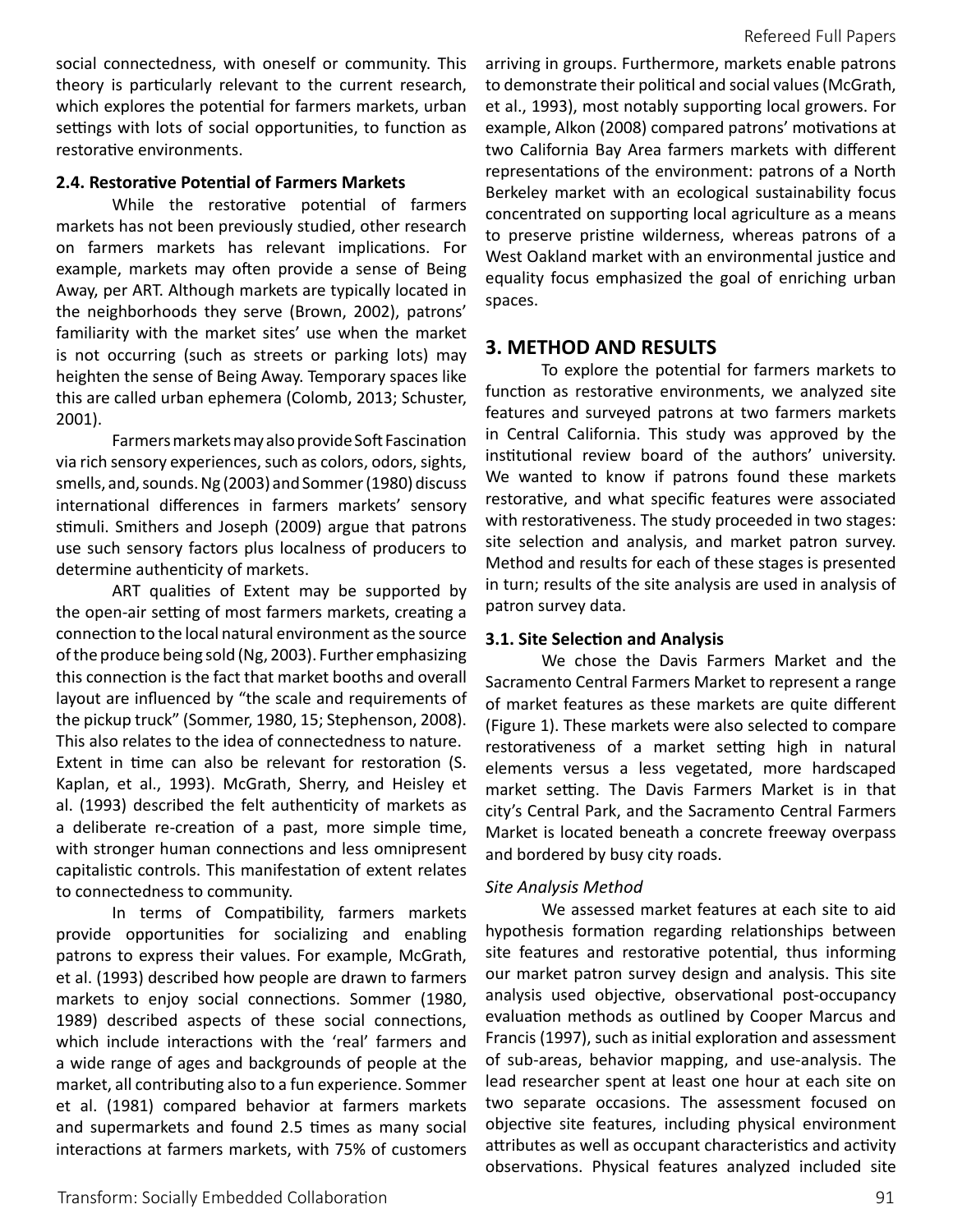

Figure 1. Davis (left) and Sacramento (right) farmers markets (2016). Photos by the author.

layout (vendor orientation, booth setup, congregation sites, location, amenities, and layout), music, weather, crowd density, and noise. Activity observations consisted of noting how patrons moved around the setting and what they did in different spaces. Occupant observation focused on the users of the space themselves, e.g. their physical characteristics and demeanor.

#### *Site Analysis Results*

We identified nine site feature types present in both farmers markets. These categories, which represent components common to most farmers markets, were distilled by grouping similar site features within and across the two markets. The sections below define each feature type, characterize each of our farmers markets in terms of the features, and consider hypotheses about how the feature types related to the four ART qualities: Being Away, Fascination, Coherence/Extent, and Compatibility.

**1) Market Structure.** Market structure features pertain to the path dictated by the market layout and the physical structural features defining and delimiting the market. The Davis market is structured along a central corridor with flexible open space at both ends. The Sacramento market has a wider main aisle that wraps around the market location. We hypothesized that Market Structure features that help patrons navigate the space (e.g., walkways, landmarks, demarcations) would have implications for Coherence and Compatibility- particularly legibility. Shopping in and experiencing the open-air structure could also support a feeling of Being Away.

**2) Programming.** Programming features demonstrate control and planning by a person or team, for example, the presence of ATM machines and attractions other than produce stalls. Both markets had such features. Programming at Davis was more extensive, including park features and market-specific activities, such as a bicycle-powered merry-go-round. Attractions could potentially contribute to a sense of Being Away or Compatibility, but we did not have strong hypotheses about these relationships.

**3) Stall Characteristics.** These features characterize the appearance, setup, size, and produce/ product inventory of market stalls. Sacramento had more stalls overall and fewer stalls with elaborate décor compared to Davis, but otherwise Stall Characteristics were similar at both markets. Stall Characteristics could potentially impact Fascination or Compatibility by appealing to the style and interests of different patrons.

**4) External Infrastructure**. These features affect patrons' access to the market and amenities available but are not part of the market grounds or structure. They include parking, transit lines, and restrooms unmanaged by the market. The Davis market is near multiple sets of public restrooms but lacks parking; the Sacramento market has plentiful parking but there are few restrooms. External infrastructure (or lack thereof) might have implications for Being Away and Coherence, but we did not anticipate a strong role in perceived restorativeness.

**5) Market Activities.** Market activities always include produce shopping, but may also include eating, shopping for other goods, and entertainment. The Davis market had more activities related to entertainment, including jugglers, musicians, and a carousel. Market Activities has clear implications for Compatibility via opportunities for person-environment fit.

**6) Sensory Elements.** Those features sensed using one or more of the five senses, e.g. cool temperature under the market structure vs. warmth on the lawn, sounds of music or sounds of traffic. Davis market's park location and Sacramento market's underpass location engage different senses in positive and negative ways. We hypothesized that Sensory Elements would contribute to Fascination via positive sensory distractions, as well as Being Away via out of the ordinary or new sensory experiences.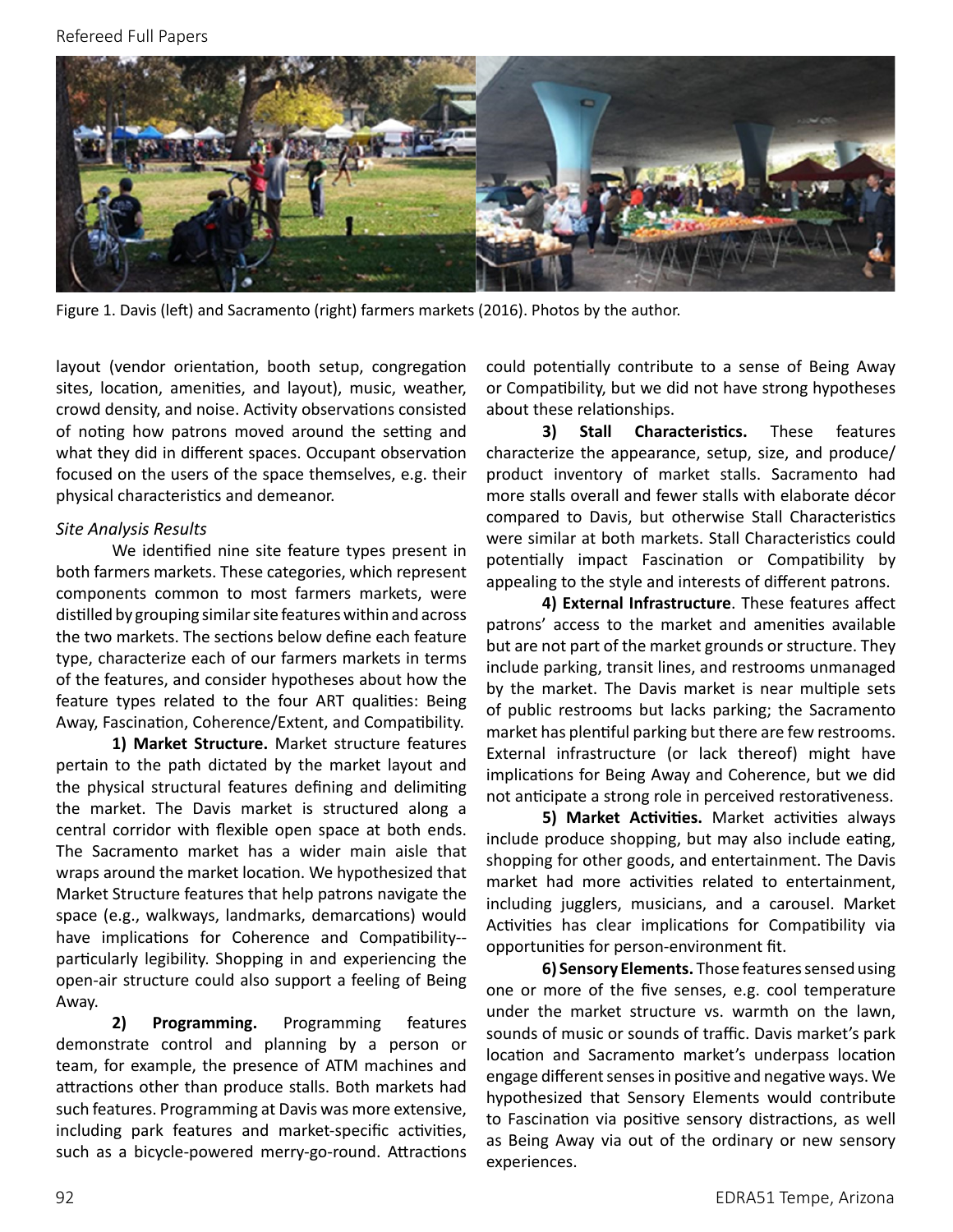**7) Uncoordinated Features.** Those features that organically arise and/or are not planned by market management, e.g., concrete berms at the Sacramento market used by street musicians, and the lawn edges at the Davis market where patrons set up personal areas (usually blankets) for picnicking, lounging, and socializing. Such features might have implications for Compatibility by providing flexibility for more activity preferences, but we did not have strong hypotheses about this.

**8) Patron Characteristics.** Patron characteristics include demographics like age and ethnicity, and attributes like preparedness for market (measured as having carts, bags, baskets). Market demographics may or may not represent the diversity of the host city. Sacramento patrons came fully prepared for large shopping trips - many patrons had wheeled carts, large woven baskets, and reusable grocery bags - whereas Davis patrons seemed more prepared for browsing or small purchases. We hypothesized that Patron Characteristics would contribute to Fascination via people-watching and to Compatibility via social opportunities.

**9) Groups and Density.** Groups and Density features include crowd size (number of patrons in relation to spaces they occupy), as well as the tendency for patrons to attend in groups. These features vary based on time of day, with fewer groups and smaller crowds early in the morning, and larger groups and crowds later in the day. We hypothesized that Groups and Density would contribute to Fascination via people-watching and to Compatibility via social opportunities.

In sum, we hypothesized that Sensory Elements and Market Structure would relate to Being Away, as might Programming and External Infrastructure to a lesser extent. Stall Characteristics, Sensory Elements, Patron Characteristics, and Groups and Density would relate to Fascination; Coherence would be affected by Market Structure, and to a lesser extent, External Infrastructure. Market Structure, Stall Characteristics, Market Activities, Patron Characteristics, and Groups and Density, would relate to Compatibility, as might Programming and Uncoordinated features, to a lesser extent.

#### **3.2. Market Patron Survey**

We conducted a survey of market patrons at each site to assess perceived restorativeness and explore how the objective site features outlined above influence perceptions of the four environmental qualities described in ART. The lead researcher visited the markets on three successive spring weekends, surveying patrons from opening until closing. She intercepted patrons on their way into the market near entrances, approaching every patron or group during low traffic times and every third

patron or group during high traffic times. Approaching patrons as they arrived rather than as they left encouraged them to reflect on all previous visits collectively rather than only the current visit, to capture more experiences and in case their current visit was anomalous in some way relative to other visits. Rigorous data on response rate were not collected, but approximately one quarter of patrons approached agreed to participate.

After introducing herself, the researcher asked patrons if they had visited the market at least five times previously. Only those who answered in the affirmative were recruited to take the survey. Kaplan et al. (1993) noted that it is rare to experience meaningful restoration during initial visits to a museum setting, likely because becoming oriented to a new place is intensive in terms of cognitive resources. We anticipated a similar first-time experience for farmers market patrons, and thus only included relatively experienced patrons.

We used an augmented version of Hartig et al.'s Perceived Restorativeness Scale (PRS; 1997b), which consists of a series of statements corresponding to the four qualities of restorative environments per ART. The Extent subscale is labeled Extent/Coherence in the instrument, but hereafter is referred to as Extent. Participants indicate their agreement with each statement on a seven-point scale (Table 1 shows the items that comprise the PRS). We augmented the PRS by appending an open-ended question at the end of each subscale (When responding to the above, what specific features of the farmers market came to mind?). These open-ended questions were intended to tease out narratives of how site features contribute to or detract from perceived restorativeness.

To identify aspects of the social and experiential dimensions of farmers markets not covered by the PRS, we added an open-ended question assessing the effect of people and crowds (In what ways, if any, does the amount of people at the market affect your experience?), as well as three additional questions asking patrons their likes and dislikes about the market as well as why they visit. Additional closed-ended questions assessed regularity of visit, group size, gender, age, race, socioeconomic status, and distance traveled. The researcher recorded weather and time.

Across the two markets, a total of 71 patrons completed the survey. Participants were relatively similar at both markets in terms of gender balance, ethnic mix, visit frequency, age, and approximate income (Table 2). However, several Sacramento patrons declined to participate because of a language restriction, so a more complete sample at that location might have shown greater diversity, and results of this study should be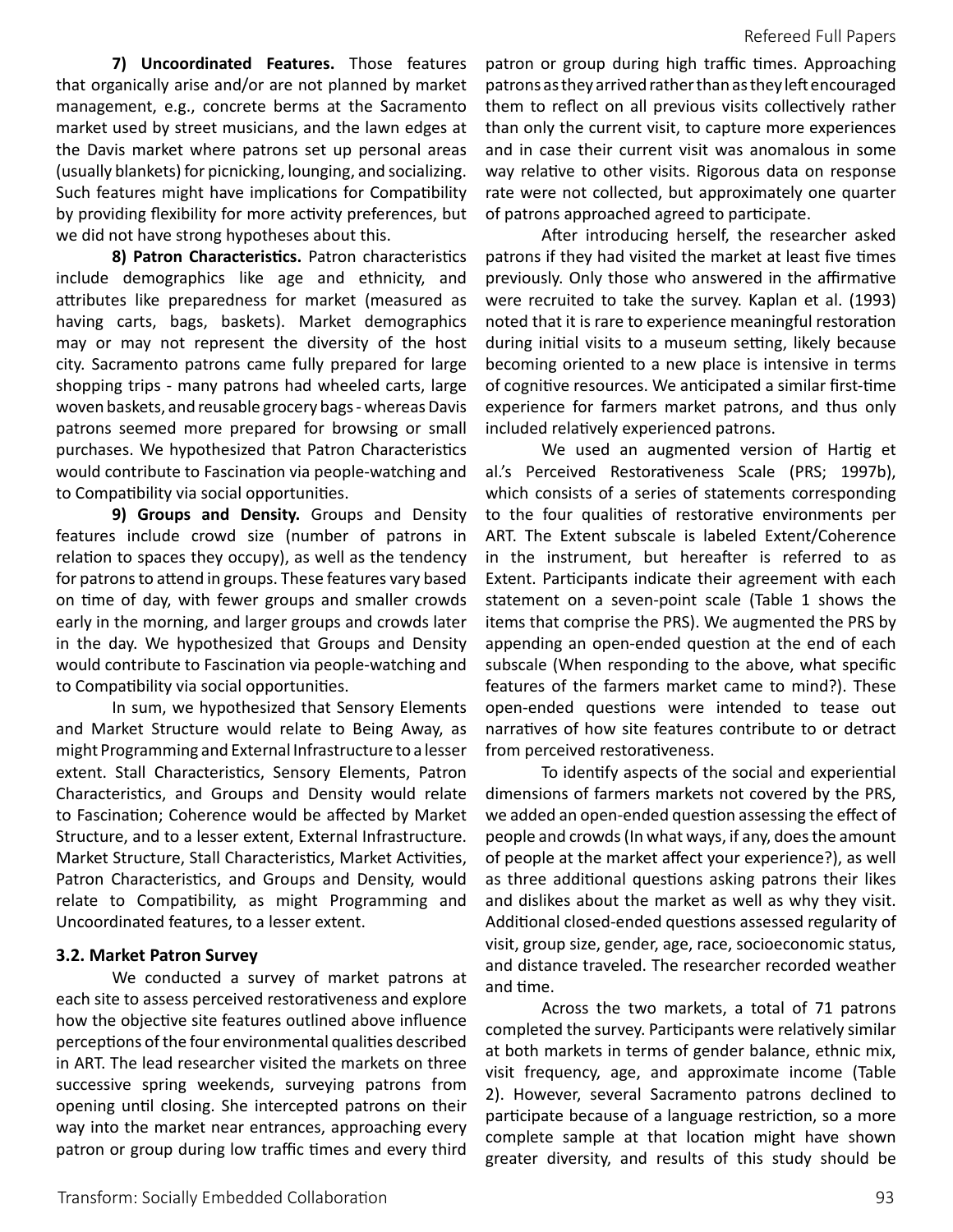Table 1. Items comprising the PRS as developed by Hartig et al. 1997b.

| <b>Being Away</b>                            |                                                                           |
|----------------------------------------------|---------------------------------------------------------------------------|
| Being here is an escape experience.          |                                                                           |
|                                              | Spending time here gives me a break from my day-to-day routine.           |
| It is a place to get away from it all.       |                                                                           |
|                                              | Being here helps me to relax my focus on getting things done.             |
|                                              | Coming here helps me to get relief from unwanted demands on my attention. |
| Fascination                                  |                                                                           |
| This place has fascinating qualities.        |                                                                           |
|                                              | My attention is drawn to many interesting things.                         |
| I want to get to know this place better.     |                                                                           |
|                                              | There is much to explore and discover here.                               |
|                                              | I want to spend more time looking at the surroundings.                    |
| This place is boring.                        |                                                                           |
| The setting is fascinating.                  |                                                                           |
| There is nothing worth looking at here.      |                                                                           |
| Coherence/Extent                             |                                                                           |
| There is too much going on.                  |                                                                           |
| It is a confusing place.                     |                                                                           |
| There is a great deal of distraction.        |                                                                           |
| It is chaotic here.                          |                                                                           |
| Compatibility                                |                                                                           |
| Being here suits my personality.             |                                                                           |
| I can do things I like here.                 |                                                                           |
| I have a sense that I belong here.           |                                                                           |
| I can find ways to enjoy myself here.        |                                                                           |
| I have a sense of oneness with this setting. |                                                                           |
|                                              | There are landmarks to help me get around.                                |
|                                              | I could easily form a mental map of this place.                           |
| It is easy to find my way around here.       |                                                                           |
| It is easy to see how things are organized.  |                                                                           |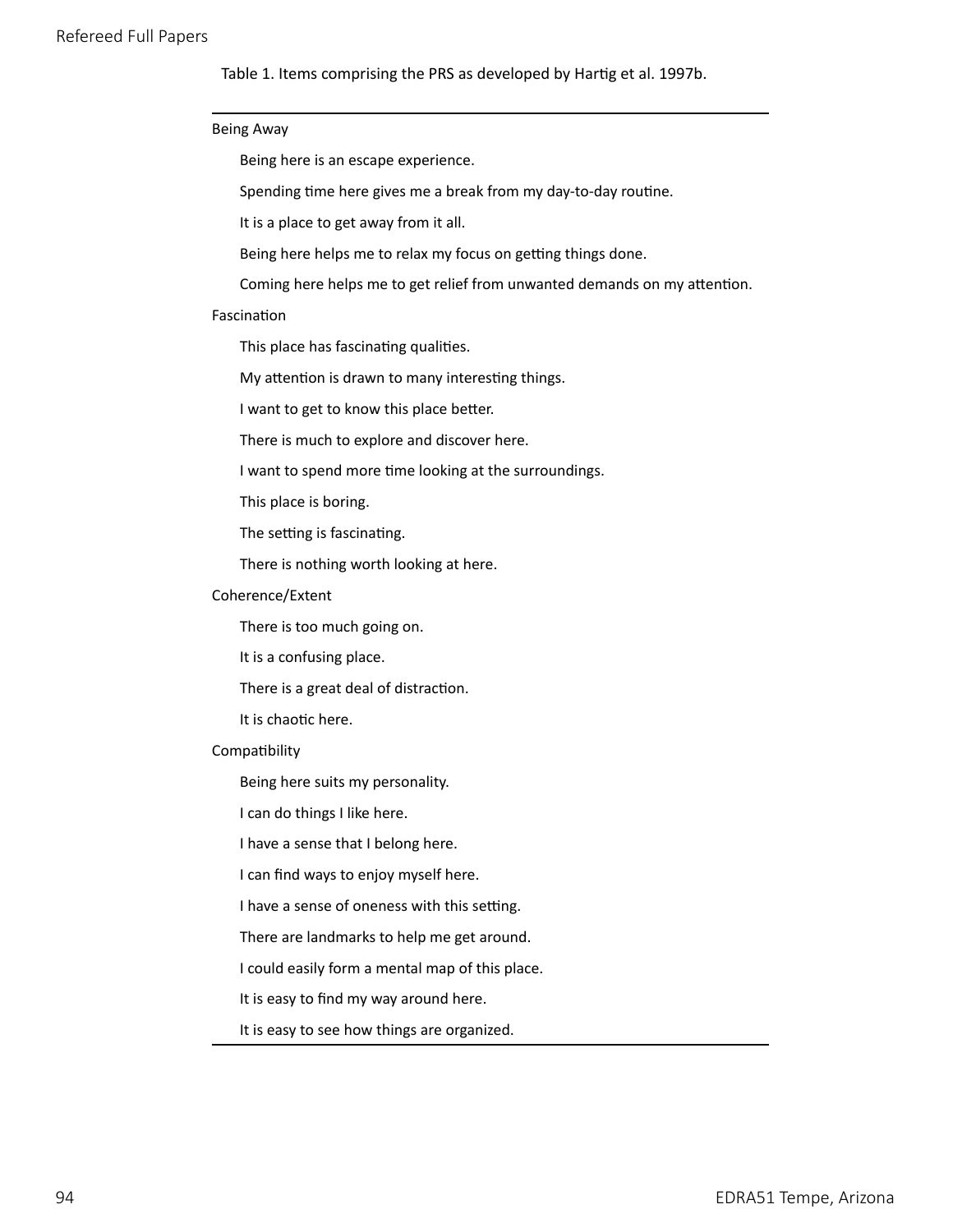viewed as limited to English-speaking market patrons.

We conducted descriptive analysis of the PRS to explore the degree to which patrons perceived farmers markets to be restorative, and a one-way MANOVA to identify any significant differences between the Davis and Sacramento markets in terms of overall PRS score and each subscale: Being Away, Fascination, Extent, and Compatibility. Content analysis of open-ended survey data involved coding responses by relevant site feature category and perceived restorativeness subscale, as well as inductive coding for other emergent themes.

In line with our overall hypothesis, patrons perceived farmers markets as somewhat restorative. Overall and subscale mean PRS scores were in the restorative range, indicating that, on average, patrons at both locations experience, to some degree, the four main elements associated with restorativeness according to ART (See Figure 2). The sense of Being Away was not as frequently perceived as the other ART qualities.

We hypothesized that due to its park setting the Davis Farmers Market would be perceived as more restorative. However, there were no significant differences between market locations in terms of the PRS overall [F (4, 52) = 0.46, p = .765; Wilk's  $Λ = 0.966$ , partial η2 = .03.] or any subscale, including Being Away:  $t(67) = 1.34$ ,  $p = 0.18$ ; Compatibility:  $t(64) = 0.11$ ,  $p = .92$ ; Fascination:  $t(61) = -0.87$ ,  $p = 0.39$ ; Extent:  $t(64) = -0.31$ , p = 0.76. Open-ended responses following each PRS subscale revealed more insight into patrons' experiences and indicated relationships between restorativeness and our identified site feature categories.

**1) Fascination.** Open-ended responses following the Fascination subscale indicated that site features in the categories of Market Activities, Patron Characteristics, Stall Characteristics, and Sensory Elements strongly contributed to a sense of Fascination, with a meta-theme of diversity, as these selected quotes illustrate:

*"The beauty of the flowers, the lavender, wonderful taste of cheese; all of the different languages spoken."*

*"I love the mixture of cultures, socio-economic communities. Hustle and bustle."*

*"Variety of produce, flowers, people."*

*"The variety of products - so many different kinds. Farmers/sellers to interact with, shoppers to see and interact with, [and the] new mural!!!"* 

*"Live music, people watching, playing kids, Lots of different people!"* 

**2) Being Away.** As previously mentioned, patrons overall did not express a strong sense of Being Away. In particular, many Sacramento market patrons explicitly noted here that the market is routine for them and not an escape. e.g., The experience of the market is great but more a part of our weekly life than an escape; and Part of my routine. Not relaxing, but I don't come here to relax. Davis market patrons' responses were more expressive of a sense of Being Away (e.g., Not having it be part of my weekly routine makes it more special). A role for Sensory Elements was again implied, e.g.: Open air, music, smell of good food; Fresh air away from traffic.

Market Activities, Patron Characteristics, and Groups and Density were also evident in responses, contributing to an overarching theme of social connection. In this sense, Being Away may represent a contrast to more socially isolated daily routines, as the following quotes illustrate:

*"I get a sense of community at the market, and it is nice to feel like I am a part of the community."*

*"Different people that you don't see everyday and don't know everything about you."*

*"People are friendly, vendors. Beautiful garden. People are not just buying but come with family to just hang out or have breakfast."*

> *"Sitting with friends. Grass, beer, blankets, conversations, fresh fruit".*

*"Kids running around, old people having picnics, the park, the vibe."* 

**3) Extent.** Open-ended responses following the Extent subscale indicated relevant site features in the categories Market Structure and Groups and Density. Specifically, the paths and layout were generally perceived as organized, contributing to Extent, e.g. Easy layout. One participant alluded to the importance of experience with the setting for perceived Extent: I would've agreed with these statements [Extent subscale] when I first came to this market, but I know my way around now.

Crowding was sometimes perceived as inhibiting Extent, e.g., Many, many people! In the park it's fine, but between the stalls is difficult to navigate; and Mostly just that it can be very crowded and hard to get through, particularly in the summer. Crowding was also the most common theme in responses to the open-ended question about general dislikes, particularly in Davis. However, in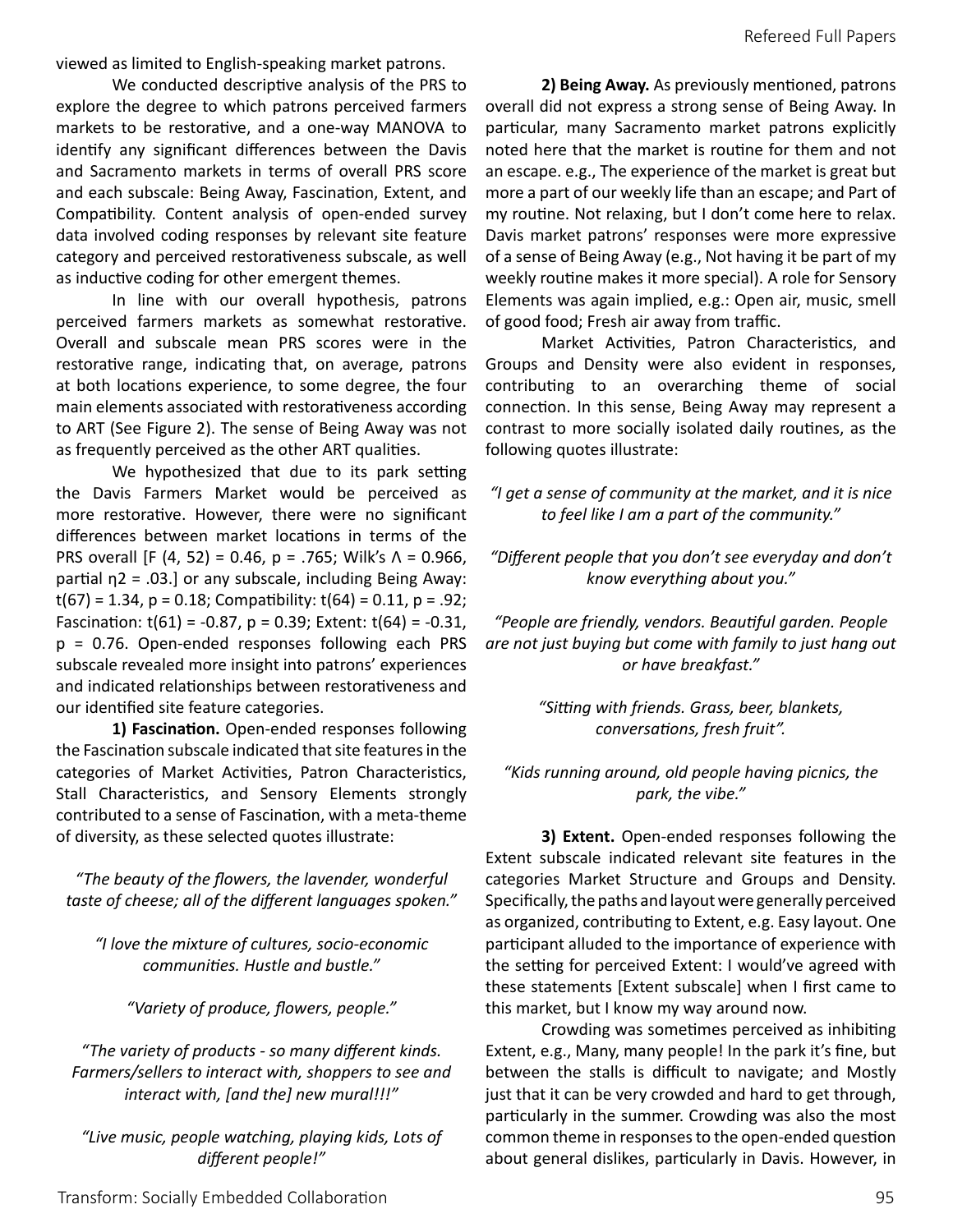

Figure 2. Response means and standard deviations of overall Perceived Restorativeness Scale (PRS) scores and subscale scores per market (2016). Diagram by the authors, inspired by Tenngart Ivarsson & Hagerhall (2008).

the context of the Extent scale crowding was much more often perceived as positive, and comments implied a synergy between crowds, structure, and activities that perhaps actually contributed to Extent, e.g.:

*"It's structured chaos."*

*"There is a bit of distraction, but it's a good thing - the fact that there is so much good stuff!"* 

*"It is how a good city functions".*

*"Very organized, method to the madness."*

*"Being chaotic is what makes it. You get to see your city come alive."* 

**4) Compatibility.** Open-ended responses following the Compatibility subscale also highlighted Market Structure features, including more mentions of experience with the setting as an important factor:

*"I'm familiar with this market, so I have a good sense of the layout. It does feel overwhelming at times, nonetheless."* 

*"It was intimidating the first few times but I am much more comfortable after 4 years."*

*"There's tape on the ground to distinguish different stalls."* 

*"I thought about how the entire market is structured. The food up front and everything else in the back part of the market."*

 *"How the tables are all set up, starting with fruits and vegetables, to food, then accessory items."*

*"Large tree, jungle gym, playground, loud, sea of people."*

*"There is the park as an easy way to help with a mental map."* 

Since the last four questions of this subscale measure environmental legibility rather than broader conceptions of person-environment fit, participants may have been primed to consider objective Market Structure features in their subsequent open-ended response more so than subjective experiences of social connection or conduciveness of the market setting to actualize their values and engage in preferred activities. Nevertheless, there were some mentions of these topics, e.g.:

 *"I feel a part of the Davis community when at the market." "For me, liking and belonging are pretty separate; feel*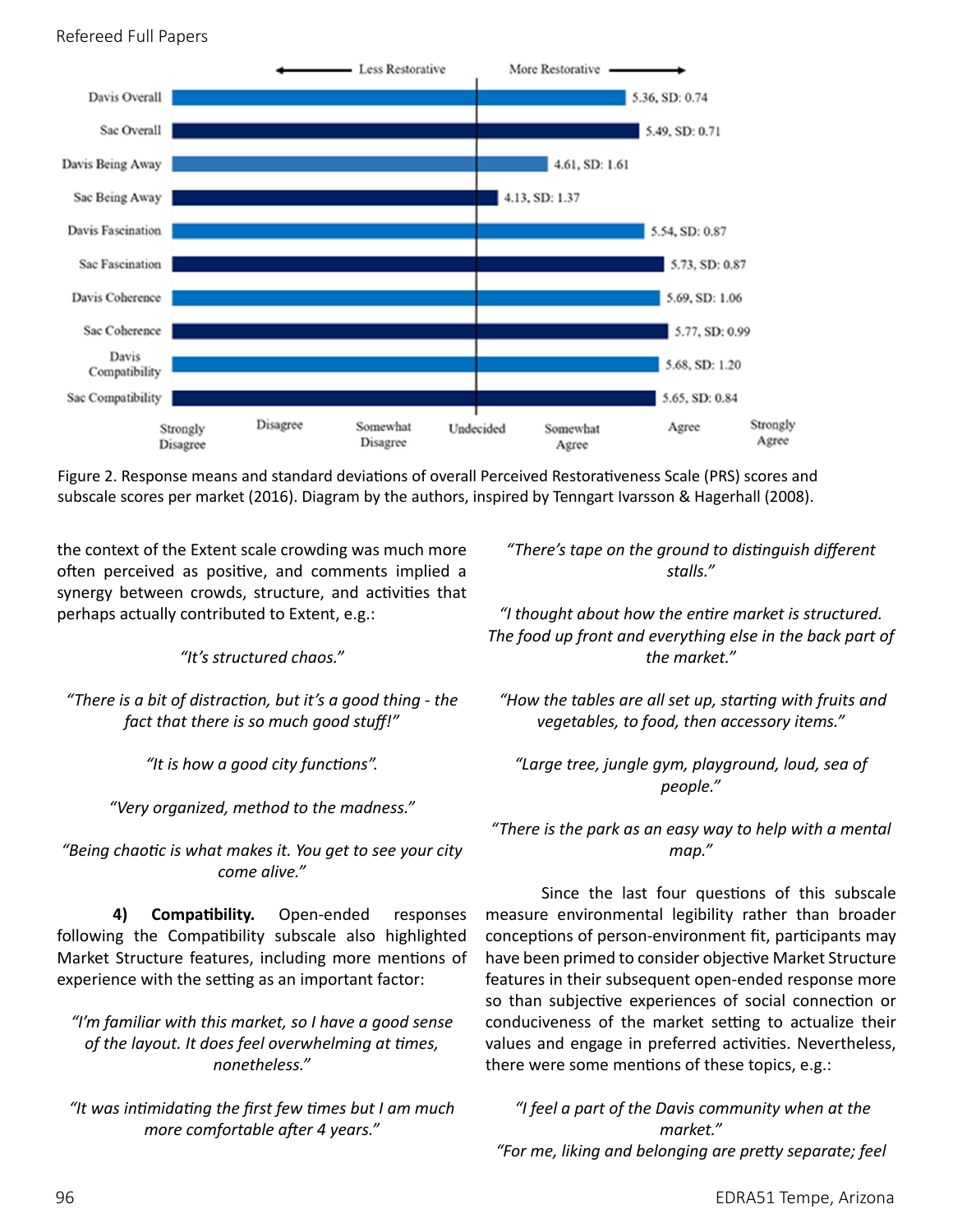Table 2. Respondent demographics.

|                               | Davis   | Sacramento |
|-------------------------------|---------|------------|
| sample size                   | 32      | 38         |
| gender                        |         |            |
| Female                        | 69%     | 63%        |
| male                          | 31%     | 34%        |
| non-binary                    | 0%      | 3%         |
| median frequency of visits    |         |            |
| every week                    | 25%     | 32%        |
| 2-3 times per month           | 44%     | 37%        |
| about once per month          | 28%     | 13%        |
| less than once per month      | 3%      | 18%        |
| distance traveled             |         |            |
| 1-2 miles                     | 62%     | 34%        |
| 3-5 miles                     | 31%     | 37%        |
| 6 or more miles               | 6%      | 29%        |
| mean age (standard deviation) | 44 (18) | 45 (15)    |
| household income              |         |            |
| $<$ \$20,000                  | 25%     | 6%         |
| \$20,000-49,999               | 14%     | 39%        |
| \$50,000-99,999               | 22%     | 42%        |
| \$100,000-199,999             | 21%     | 14%        |
| \$200,000 or more             | 18%     | 0%         |
| race/ethnicity                |         |            |
| White                         | 61%     | 63%        |
| Latino/a                      | 16%     | 18%        |
| Asian                         | 10%     | 0%         |
| African American              | 0%      | 8%         |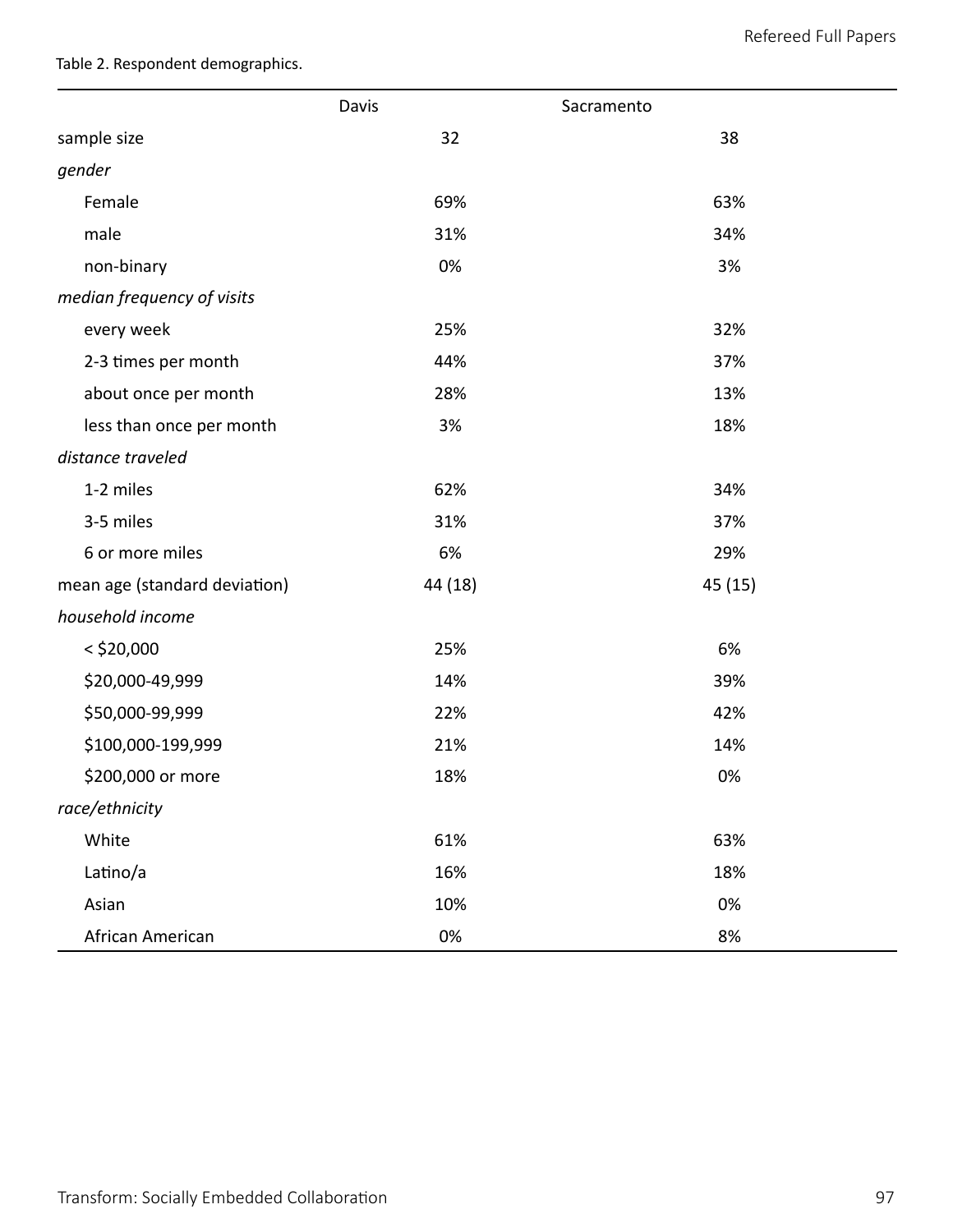#### *like to belong would have to make more conversation or know people."*

## *"I love farmers markets! They always make me feel happy :)"*

Responses from the open-ended questions What do you like about the farmers market? and Why do you visit the farmers market? provided more insight into these more subjective aspects of Compatibility. Notions of community and social atmosphere were the strongest theme across these responses with the exception of themes related to the food (fresh, local, and variety). On the other hand, a theme in general dislikes was not being able to bring dogs to the market, which points to an aspect of incompatibility for some people.

**5) Participant Characteristics.** Finally, we explored correlations between PRS or subscale scores and each participant variable in Table 2. Only one relationship was found, which was a significant negative correlation between age and Being Away:  $r(67) = -0.29$ ,  $p = 0.02$ , and age and overall perceived restorativeness:  $r(56)$  = -0.29, p = 0.03. Reasons for this are unclear, but perhaps older patrons have grown habituated to the markets, and perhaps they use the markets in different ways.

# **4. DISCUSSION**

Results support the hypothesis that farmers markets can function as restorative environments. However, there were no statistically significant differences in overall PRS or subscale scores between patrons at the two markets we compared - one located in a park, the other under an overpass. This suggests that the quality and quantity of natural scenery at farmers markets is not a significant factor for restorative outcomes. Rather, it appears that it is the social and functional elements of a farmers market that contribute most to restoration. Measurable site feature types mentioned by survey respondents in relation to restorative qualities were Market Activities, Sensory Elements, Market Structure, Patron Characteristics, and Groups and Density. Regarding the latter, it is important to note that although many patrons felt crowd density had a positive impact on the experience, others noted that crowding can also interfere, particularly with Compatibility (i.e., legibility and being able to shop easily).

The themes of civic engagement and sense of community in farmers market patrons' discussions of restorativeness align with Runnerstrom and colleague's suggestions that restoration can occur via socializing and leisure, as well as self-actualization in symbolic urban

 environments (2008; Altaher & Runnerstrom, 2018). There was evidence that patrons perceive farmers markets as symbolic of many ideals, e.g., support of small farmers, local foods, community, alternative economies. Patrons also highlighted the importance of various types of socializing at markets in the context of perceived restorativeness.

Theories and measures of restorative environments require further development to provide a better account of social and activity-based factors. There have been systematic assessments of physical and perceived features that relate to restorativeness (Hunter & Askarinejad, 2015; Peschardt & Stigsdotter, 2013), but no similar attempts for social and activitybased features. As a start, this study suggests diverse crowds can contribute to a sense of Being Away and Fascination. Opportunities for socializing and a sense of community are clearly related to Compatibility. A better understanding of non-physical environmental features contributing to perceived restoration holds implications for new approaches to designing for health-promoting environments, perhaps along the line of Francis and Griffith's (2011) view of farmers markets as centers of social life and contributors to healthy cities. These authors note that markets help satisfy a need for lively civic spaces, and potentially promote mental health and well-being. This conceptualization ties in with the notion of third places (Oldenburg, 1989; Rosenbaum, 2006). Farmers markets meet the definition of third places – alternative community gathering spaces where people can engage in less formalized city life. Future research and theory could better tie together theories of restorative environments with third spaces.

Rather than seeking a green or pastoral site, managers can locate markets in neighborhoods that lack third places and enhance restorative potential via market features that increase diversity of produce, patrons, and activities. These social and functional aspects contribute to all four qualities of restorative environments.

Although our participants emphasized specific market characteristics, results could be different in other market settings. Managers of existing markets should engage their patrons to determine motivations for visiting and experiences related to restoration, and then consider incorporating or enhancing features identified in this research as promoting restoration. Future research should replicate this study at markets of varying sizes, locations, and specialties. The opinions and experiences of market managers, volunteers, and vendors could also be explored to more fully understand how and for whom farmers markets provide restorative benefits. Social and lively environments not focused on commerce should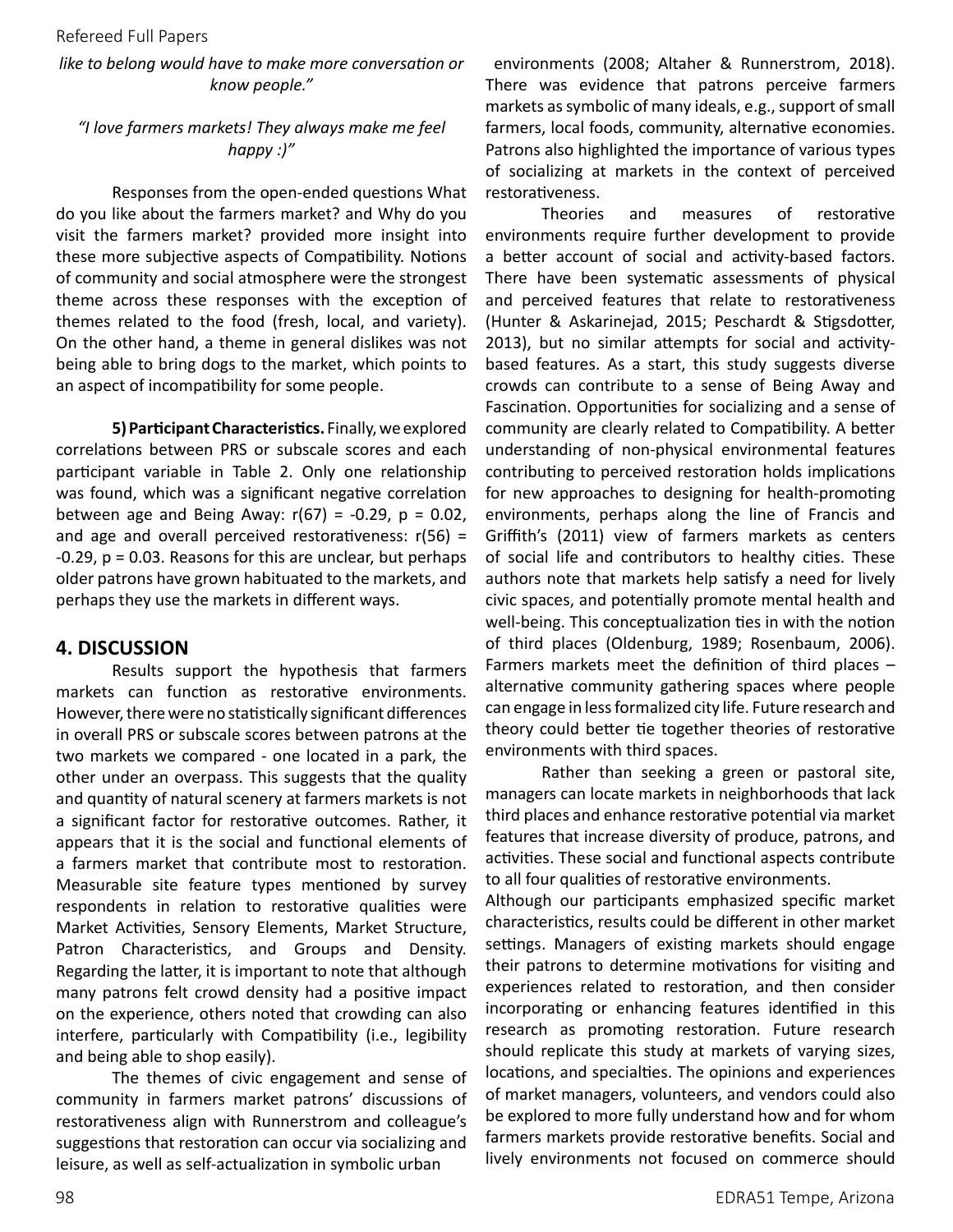be investigated as well, to determine the extent to which the market environment itself plays a role. Finally, within all proposed topics it is important to obtain truly representative samples, and care should be taken to have translation services available for those participants who do not speak or read English.

# **5. CONCLUSION**

This study was an initial look into the potential for farmers markets to function as restorative environments. It provides evidence that farmers markets can indeed provide restoration. Farmers market patrons were surveyed, using the PRS, with supplemental open-ended questions, and the PRS measured patrons' experience of the four environmental qualities articulated in ART. Compatibility and Fascination were expressed most saliently, and open-ended responses revealed relationships between these qualities and a variety of objective physical market site features, especially Market Activities, Sensory Elements, Market Structure, Patron Characteristics, and Groups and Density.

Farmers markets have spread rapidly across North America in the past several decades and form an important economic outlet for local farmers as well as an important restorative and social space for citizens. Given the lack of many other human-scale, informal civic spaces within our communities that are not dominated by corporate culture, these markets appear to be fulfilling an important niche in postmodern society and an important restorative role for individuals. Better understanding of how they do these things can help maximize their potential as well as inform creation of other such spaces.

# **REFERENCES**

- Abdulkarim, D., & Nasar, J. L. (2014). Are livable elements also restorative? Journal of EnvironmentalPsychology, 38, 29–38. http://doi. org/10.1016/j.jenvp.2013.12.003
- Alkon, A. (2008). Paradise or pavement: the social constructions of the environment in two urban farmers'markets and their implications for environmental justice and sustainability. Local Environment, 13(3), 271-289.
- Altaher, Y., & Runnerstrom, M. G. (2018). Psychological Restoration Practices Among College Students. Journal of College Student Development, 59(2),

## 227-232.

Aron, A., Aron, E. N., & Smollan, D. (1992). Inclusion of other in the self scale and the structure of interpersonal closeness. Journal of personality and social psychology, 63(4), 596.

- Berto, R. (2005). Exposure to restorative environments helps restore attentional capacity. Journal of Environmental Psychology, 25(3), 249–259. http:// doi.org/10.1016/j.jenvp.2005.07.001
- Brown, A. (2002). Farmers' market research 1940– 2000: An inventory and review. American Journal ofAlternative Agriculture, 17(4), 167-176.
- Colding, J., & Barthel, S. (2013). The potential of "Urban Green Commons" in the resilience building of cities. Ecological Economics, 86, 156–166. http:// doi.org/10.1016/j.ecolecon.2012.10.016
- Colomb, C. (2013). Pushing the urban frontier: Temporary use of space, city marketing, and the creativecity discourse in 2000s Berlin. Journal of Urban Affairs, 34(2), 131–152.
- Cooper Marcus, C., & Francis, C. (Eds.). (1997). People places: Design guidelines for urban open space.
- John Wiley & Sons.Csikszentmihalyi, M. (1990). The domain of creativity.
- Davis, N., & Gatersleben, B. (2013). Transcendent experiences in wild and manicured settings: The influence of the trait "connectedness to nature". Ecopsychology, 5(2), 92-102.
- Feagan, R. B., & Morris, D. (2009). Consumer quest for embeddedness: a case study of the Brantford
- Farmers' Market. International Journal of Consumer Studies, 33(3), 235–243. http://doi.org/10.1111/ j.1470-6431.2009.00745.x
- Francis, M., & Griffith, L. (2011). The Meaning and Design of Farmers' Markets as Public Space An Issue-Based Case Study. Landscape Journal, 30(2), 261–279. http://doi.org/10.3368/lj.30.2.261
- Han, K. T. (2003). A reliable and valid self-rating measure of the restorative quality of natural environments. Landscape and Urban Planning, 64(4), 209–232. http://doi.org/10.1016/S0169-2046(02)00241-4
- Hartig, T., Korpela, K., Evans, G. W., & Gärling, T. (1997a). A measure of restorative quality in environments. Scandinavian Housing and Planning Research, 14(4), 175–194. http://doi. org/10.1080/02815739708730435
- Hartig, T., Kaiser, F. G., & Bowler, P. A. (1997b). Further development of a measure of perceived environmental restorativeness. Institute of Housing Research, Working Paper, 5.
- Hunter, M. R., & Askarinejad, A. (2015). Designer's approach for scene selection in tests of preference and restoration along a continuum of natural to manmade environments. Frontiers in Psychology, 6.
- Kaplan, R., Kaplan, S., & Ryan, R. (1998). With People in Mind: Design and Management of Everyday